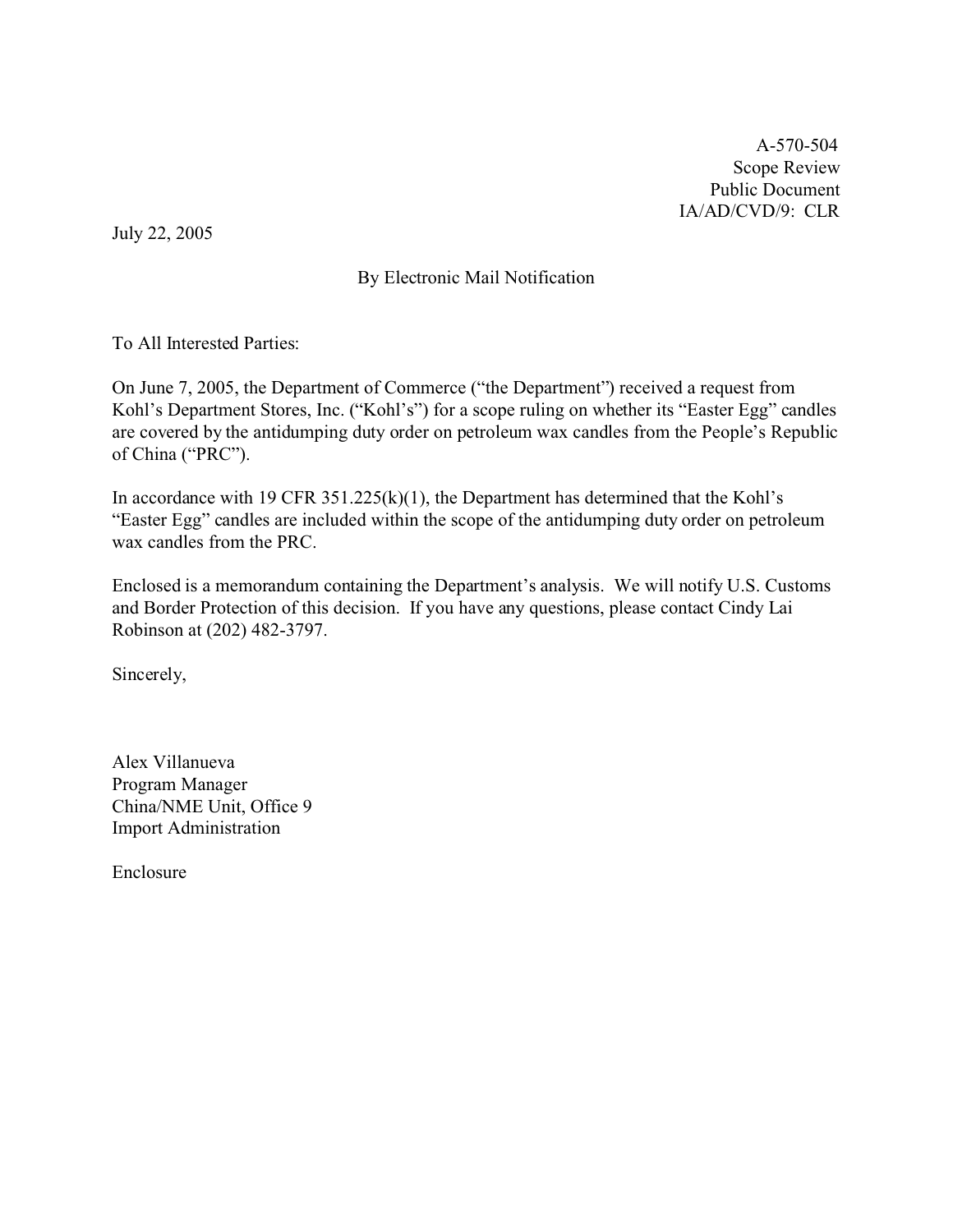A-570-504 Scope Review Public Document IA/AD/CVD/9: CLR

| <b>MEMORANDUM FOR:</b> | Barbara E. Tillman<br><b>Acting Deputy Assistant Secretary</b><br>for Import Administration                                                               |
|------------------------|-----------------------------------------------------------------------------------------------------------------------------------------------------------|
| FROM:                  | James C. Doyle<br>Office Director<br>AD/CVD Operations, Office 9                                                                                          |
| <b>SUBJECT:</b>        | Final Scope Ruling: Antidumping Duty Order on Petroleum Wax<br>Candles From the People's Republic of China (A-570-504);<br>Kohl's Department Stores, Inc. |

#### **Summary**

On June 7, 2005, the Department of Commerce ("the Department") received a request from Kohl's Department Stores, Inc. ("Kohl's") for a scope ruling to determine whether its "Easter Egg" candles are included within the scope of the antidumping duty order on petroleum wax candles from the People's Republic of China ("PRC"). *See* Antidumping Duty Order: Petroleum Wax Candles from the People's Republic of China, 51 FR 30686 (August 28, 1986) ("Order"). In accordance with 19 CFR  $351.225(k)(1)$ , the Department finds that Kohl's's "Easter Egg" candles are within the scope of the Order.<sup>1</sup>

#### **Background**

On June 7, 2005, the Department received a letter from Kohl's requesting a scope ruling on its "Easter Egg" candles that, according to Kohl's, it sells and advertises only during the Easter holiday season. On June 27, 2005, the National Candle Association (the "NCA") submitted comments on Kohl's's scope ruling requests. Kohl's did not submit any additional comments.

#### **Kohl's Scope Request**

Kohl's argues that its "Easter Egg" candles qualify for the July 1987 novelty candle exception<sup>2</sup> because the candles are uniquely associated with the Easter holiday. Further, Kohl's argues that

 $<sup>1</sup>$  The Department has developed an internet website that allows interested parties to access prior scope</sup> determinations regarding the Order. This website lists all scope determinations from 1991 to the present. It can be accessed at [http://ia.ita.doc.gov/download/candles-prc-scope/index,](http://ia.ita.doc.gov/download/candles-prc-scope/,) and will be updated periodically to include newly issued scope determinations.

<sup>&</sup>lt;sup>2</sup> See page 4 of this memorandum below for further details of the July 1987 novelty candle exception.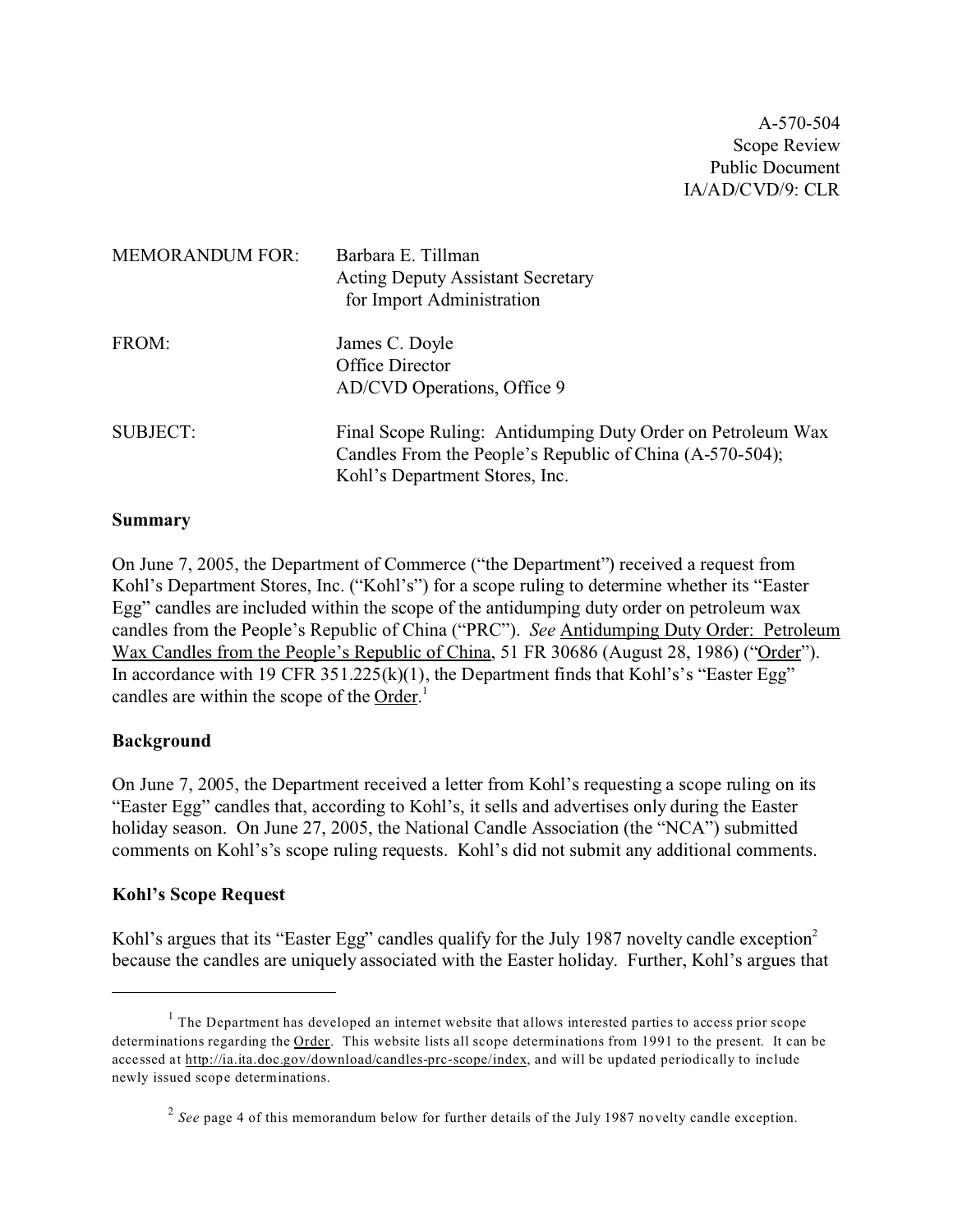these candles qualify to be excluded from the scope of the Order pursuant to 19 CFR 351.225(k)(1) and the novelty candle exception of the September 21, 1987 Customs Information Exchange (" $CIE$ ") scope determination.<sup>3</sup> Kohl's provided samples of the candles for the Department's review.

The Kohl's "Easter Egg" candles consist of six candles that are made of 100 percent paraffin wax, contained in a ceramic basket. Each candle measures 2" in height and approximately 1  $\frac{1}{2}$ " in diameter at the widest width. Kohl's indicates that these candles are classified under HTSUS subheading 3406.00.0000.

Kohl's argues that these candles are: (1) in the shape of Easter eggs; (2) painted and decorated with multiple colors, with stripes, dots, zig zags and flowers; (3) advertised and sold only during the Easter holiday season, and displayed with Easter holiday candles and decorations only; and (4) intended to be used as home decoration during the Easter holiday. Thus, Kohl's argues that its candles are in the shape of identifiable objects, possess characteristics that are uniquely associated with the Easter holiday, and therefore, are outside of the scope of the Order.

### **NCA Comments**

The National Candle Association ("NCA") submitted comments regarding the Kohl's scope ruling request on June 27, 2005. In its comments, the NCA retraces the history of the antidumping duty order, including the import surges and resultant injury suffered by domestic manufacturers which prompted the original September 1985 antidumping petition. The NCA argues that the antidumping statute and antidumping duty orders are remedial in nature and exceptions to them should be construed as narrowly as possible to preserve the efficacy of the Order. In support of its assertion, the NCA cites a Court of International Trade decision, with regard to the novelty exception, that "Commerce also may find that a holiday candle is within the scope of the Order...when the design is not visible or identifiable from most angles." *See* San Francisco Candle Company, Inc. v. United States, 265 F. Supp. 2d 1374, 1380 (CIT 2003), *affirmed by*, San Francisco Candle Company, Inc. v. United States, 104 Fed, Appx, 714, 26 ITRD 2024 (Fed. Cir. 2004). The NCA argues that the Department narrowly limited the novelty candle exception to figurine candles, candles shaped in the form of identifiable objects, and candles specifically designed for use only in connection with the holiday season.

The NCA argues that Kohl's candles are not in the shape of identifiable objects and they are not designed for use only in connection with a recognized holiday and, therefore, these candles fall within the scope of the Order. Specifically, the NCA maintains that these Kohl's candles are not identifiable as eggs from any angle; rather, they are in the shape of a round that gradually tapers to the top. The NCA further points out that an egg does not have a flat bottom as do the Kohl's candles. Furthermore, the NCA contends that there is nothing in the designs of the candles that limits their use to the Easter holiday. According to the NCA, the decorations on the Kohl's

 $3$  In <u>CIE</u>, the Department narrowly limited the novelty candle exception to figurine candles, candles shaped in the form of identifiable objects, and candles specifically designed for and used only in connection with the holiday season. *See* Customs Information Exchange, CIE N212/85, September 21, 1987.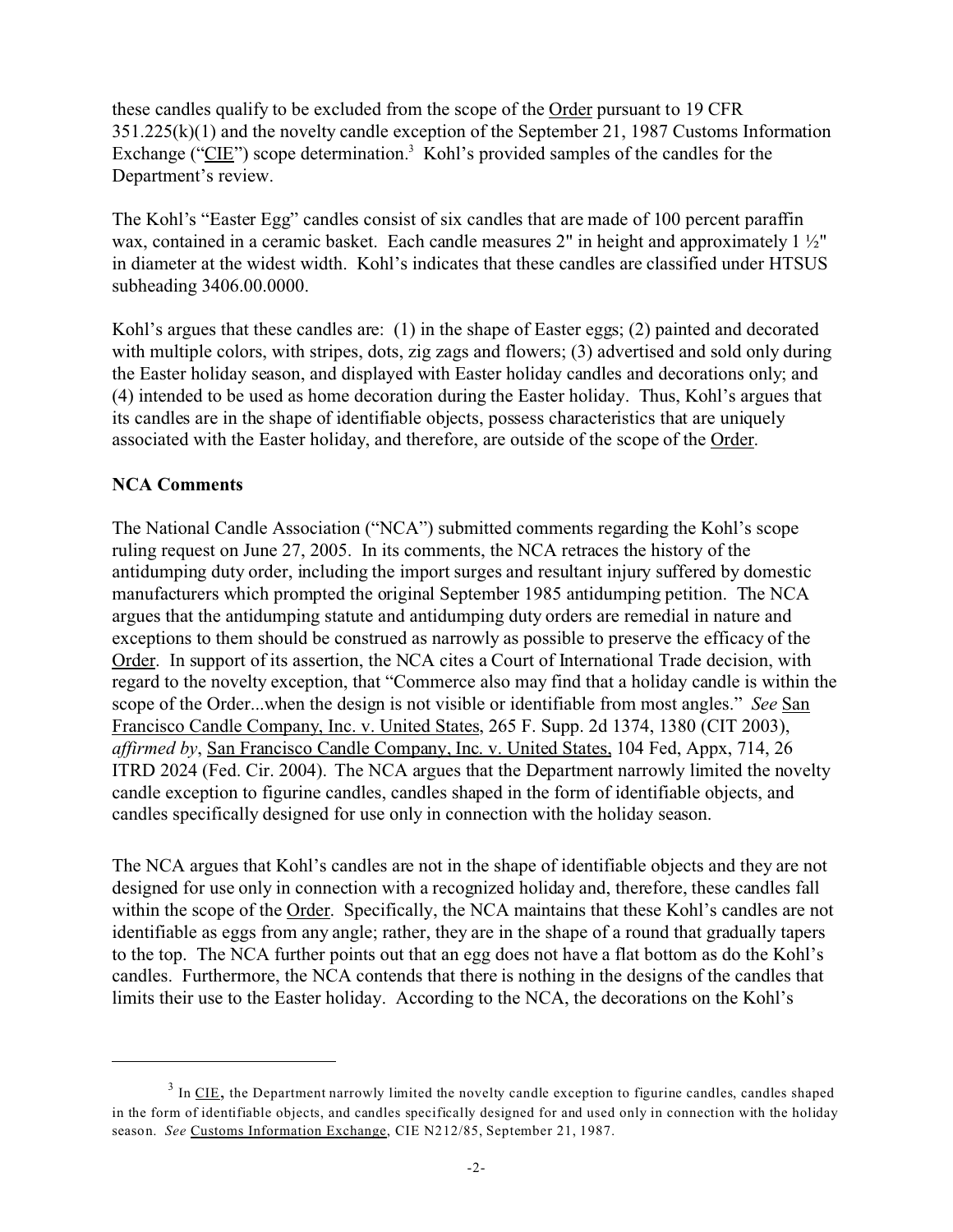candles are not Easter related and these candles can be used throughout the year. Therefore, the NCA argues that the Kohl's "Easter Egg" candles must fall within the scope of the Order.

# **Legal Framework**

The regulations governing the Department's antidumping scope determinations are found at 19 CFR 351.225. On matters concerning the scope of an antidumping duty order, the Department first examines the descriptions of the merchandise contained in the petition, the initial investigation, and the determinations of the Secretary (including prior scope determinations) and the U.S. International Trade Commission ("ITC"). This determination may take place with or without a formal inquiry. If the Department determines that these descriptions are dispositive of the matter, the Department will issue a final scope ruling as to whether or not the subject merchandise is covered by the order. See 19 CFR 351.225(k)(1).

Conversely, where the descriptions of the merchandise are *not* dispositive, the Department will consider the five additional factors set forth at 19 CFR 351.225(k)(2). These criteria are: (1) the physical characteristics of the merchandise; (2) the expectations of the ultimate purchasers; (3) the ultimate use of the product; (4) the channels of trade in which the product is sold; and (5) the manner in which the product is advertised and displayed. The determination as to which analytical framework is most appropriate in any given scope inquiry is made on a case-by-case basis after consideration of all evidence before the Department.

In the instant case, the Department has evaluated the Kohl's request in accordance with 19 CFR  $351.225(k)(1)$  and finds that the descriptions of the products contained in the petition, the initial investigation, and the determinations of the Secretary (including prior scope determinations) and the ITC are dispositive with respect to the Kohl's "Easter egg candles." Therefore, for these candles, the Department finds it unnecessary to consider the additional factors set forth at 19 CFR 351.225(k)(2).

Documents and parts thereof from the underlying investigation that the Department deemed relevant to this scope ruling were made part of the record of this determination and are referenced herein. Documents that neither the Department nor the parties placed on the record do not constitute part of the administrative record for this scope determination.

In its petition of September 4, 1985, the NCA requested that the investigation cover:

{c}andles {which} are made from petroleum wax and contain fiber or paper-cored wicks. They are sold in the following shapes: tapers, spirals, and straight-sided dinner candles; rounds, columns, pillars; votives; and various wax-filled containers. These candles may be scented or unscented ... and are generally used by retail consumers in the home or yard for decorative or lighting purposes.

See Antidumping Petition (September 4, 1985), at 7.

The Department defined the scope of the investigation in its notice of initiation. This scope language carried forward without change through the preliminary and final determinations of sales at less than fair value and the eventual antidumping duty order: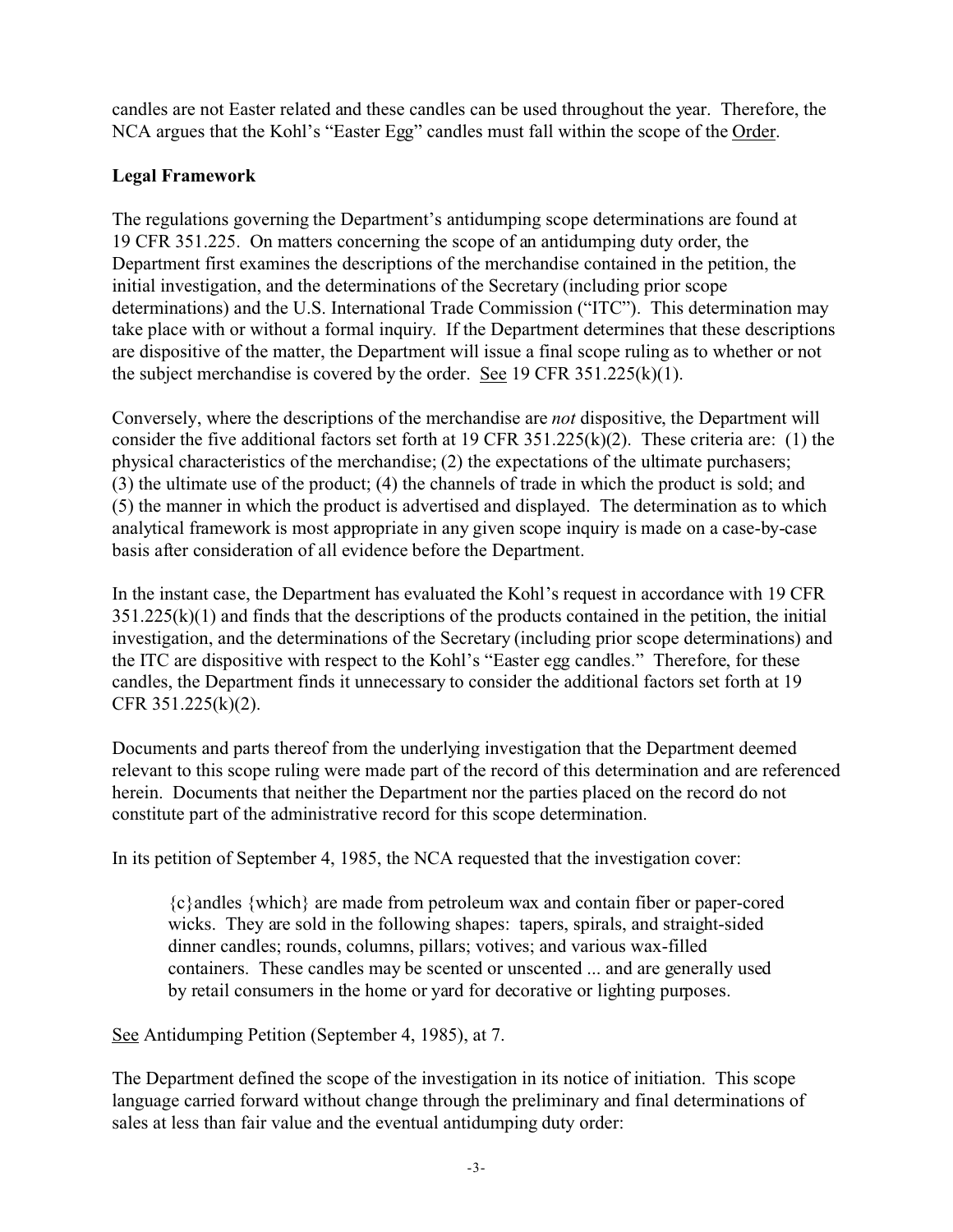{c}ertain scented or unscented petroleum wax candles made from petroleum wax and having fiber or paper-cored wicks. They are sold in the following shapes: tapers, spirals, and straight-sided dinner candles; rounds, columns, pillars, votives; and various wax-filled containers.

See Petroleum Wax Candles from the People's Republic of China: Initiation of Antidumping Duty Investigation, 50 FR 39743 (September 30, 1985); Petroleum Wax Candles from the People's Republic of China: Preliminary Determination of Sales at Less Than Fair Value, 51 FR 6016 (February 19, 1986); Petroleum Wax Candles from the People's Republic of China: Final Determination of Sales at Less Than Fair Value, 51 FR 25085 (July 10, 1986) ("Final Determination"); and Order.

The ITC adopted a similar definition of the "like product" subject to its determinations, noting that the investigations did not include "birthday, birthday numeral and figurine type candles." See Candles from the People's Republic of China: Determination of the Commission in Investigation No. 731-TA-282 (Final), Publication 1888 (August 1986) ("ITC Determination"), at 4, note 5, and A-2.

Also of relevance to the present scope inquiry is the Department's instructions to the U.S. Customs Service (now renamed U.S. Customs and Border Protection ("CBP")) (see Letter from the Director, Office of Compliance, to Burditt, Bowles & Radzius, Ltd., July 13, 1987 ("CBP Notice") issued in connection with a July 1987 scope determination concerning an exception from the Order for novelty candles, which states:

The Department of Commerce has determined that certain novelty candles, such as Christmas novelty candles, are not within the scope of the antidumping duty order on petroleum-wax candles from the People's Republic of China (PRC). Christmas novelty candles are candles specially designed for use only in connection with the Christmas holiday season. This use is clearly indicated by Christmas scenes and symbols depicted in the candle design. Other novelty candles not within the scope of the order include candles having scenes or symbols of other occasions (*e.g.*, religious holidays or special events) depicted in their designs, figurine candles, and candles shaped in the form of identifiable objects (*e.g.*, animals or numerals).

### See CBP Notice (*emphasis added*).

In November 2001, the Department changed its practice on the issue of candle shapes. See Final Scope Ruling – Antidumping Duty Order on Petroleum Wax Candles From the People's Republic of China (A-570-504); J.C. Penney (November 9, 2001) ("J.C. Penney Ruling"). In this ruling, the Department reviewed the text of the scope of the Order, beginning with the text of the first sentence of the scope which covers " $\{c\}$  ertain scented or unscented petroleum wax candles made from petroleum wax and having fiber or paper-cored wicks." See Order. The text following this broad inclusive sentence provides a list of shapes; this list is not modified by any express words of exclusivity. The result of our prior practice of not including within the scope of the Order candles of a shape other than those specifically listed in the Order was inconsistent with the fact that the candles were "scented or unscented petroleum wax candles made from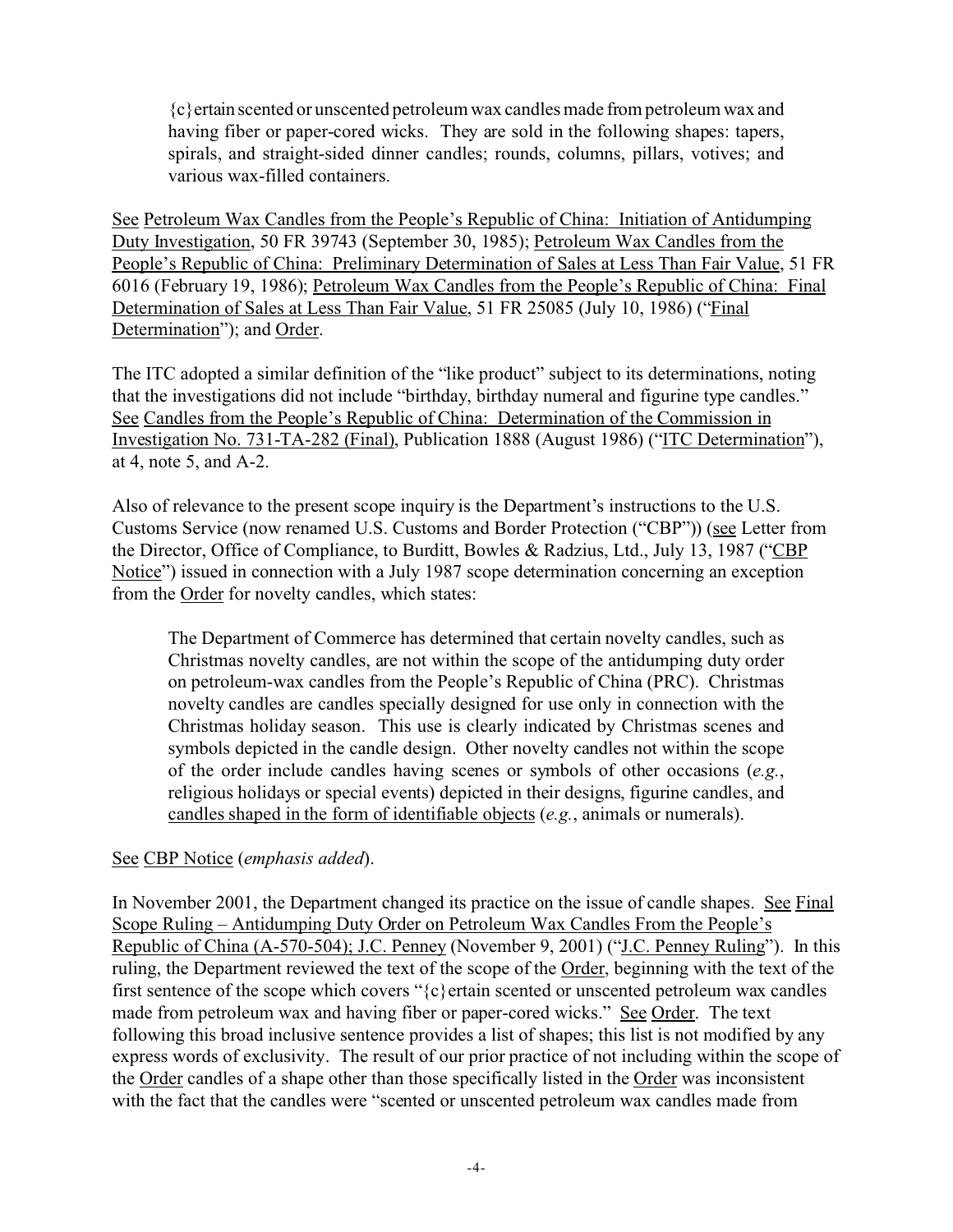petroleum wax and having fiber or paper-cored wicks."<sup>4</sup> In the J.C. Penney Ruling, the Department determined to revise this practice because it had the effect of narrowing the broad coverage of the first sentence of the Order's scope. The list of shapes in the second sentence of the Order's scope does not provide a textual basis for such a narrowing of the coverage of the first sentence of the Order's scope. Accordingly, to give full effect to the first sentence of the inclusive language of the scope, the Department now will normally evaluate whether candles of a shape not listed by the inclusive language of the Order's scope are scented or unscented petroleum wax candles made from petroleum wax and having fiber or paper-cored wicks.

This approach of evaluating such candles in light of the entire text of the Order's scope is in keeping with the opinion of the Court of International Trade ("CIT"), noting that a better approach in scope rulings is to avoid subjective issues of intent and, instead, look to the petition's language to determine whether the class or kind of merchandise at issue was expressly included. Duferco Steel, Inc. v. United States, 146 F. Supp. 2d 913 (May 29, 2001) ("Duferco Steel"). Such an approach is a departure from past CIT precedent that required the Department to give ample deference to the petitioner's intent when examining a petition's description of the subject merchandise. See, e.g., Torrington Co. v. United States, 995 F. Supp. 117, 121 (CIT) 1998).

Although the specific scope decision in Duferco Steel has been overturned by the United States Court of Appeals of the Federal Circuit ("CAFC") in Duferco Steel, Inc. v. United States, 296 F.3d 1087 (Fed. Cir. 2002) ("Duferco Steel II"), we do not believe that the CAFC's decision undermines the Department's decision in the J.C. Penney Ruling. The plain language of the scope of the Order clearly states "{c}ertain scented or unscented petroleum wax candles made from petroleum wax and having fiber or paper-cored wicks . . . sold in the following shapes: tapers, spirals, and straight-sided dinner candles; rounds, columns, pillars, votives; and various wax-filled containers" are included within the scope of the Order. Thus, the Order offers a descriptive list of the shapes of candles included within the Order, but, as the courts have recognized, there is no requirement that every single product covered must be identified in the scope. More specifically, the CAFC has stated that "the petitions that led to the issuance of the order did not need to specifically identify the {product} in order to cover {it}; our precedent, to say nothing of the regulations, makes clear that neither a petition nor an antidumping or countervailing duty order requires that level of specificity."<sup>5</sup> The CAFC further stated "{a}s a matter of law, a petition need not list the entire universe of products . . . in order {for the petition} to cover those products."<sup>6</sup> Thus, as applied to this Order, there is no requirement, nor is

<sup>&</sup>lt;sup>4</sup> See, e.g., Final Scope Ruling - Antidumping Duty Order on Petroleum Wax Candles From the People's Republic of China (A-570-504); Endar Corp. (January 11, 2000) ("Endar") (where the Department found a "dragonfly" candle, in the shape of a rough-hewn stone with a dragonfly carved on top, not within scope because it is of a shape not listed by the scope), and Final Scope Ruling – Antidumping Duty Order on Petroleum Wax Candles From the People's Republic of China (A-570-504); American Drug Stores, Inc. (March 16, 1998) (where the Department found a sphere or ball-shaped candle not within scope because it is a shape not listed by the scope).

 $<sup>5</sup>$  Novosteel SA v. United States, 284 F.3d 1261, 1264 (Fed. Cir. 2002).</sup>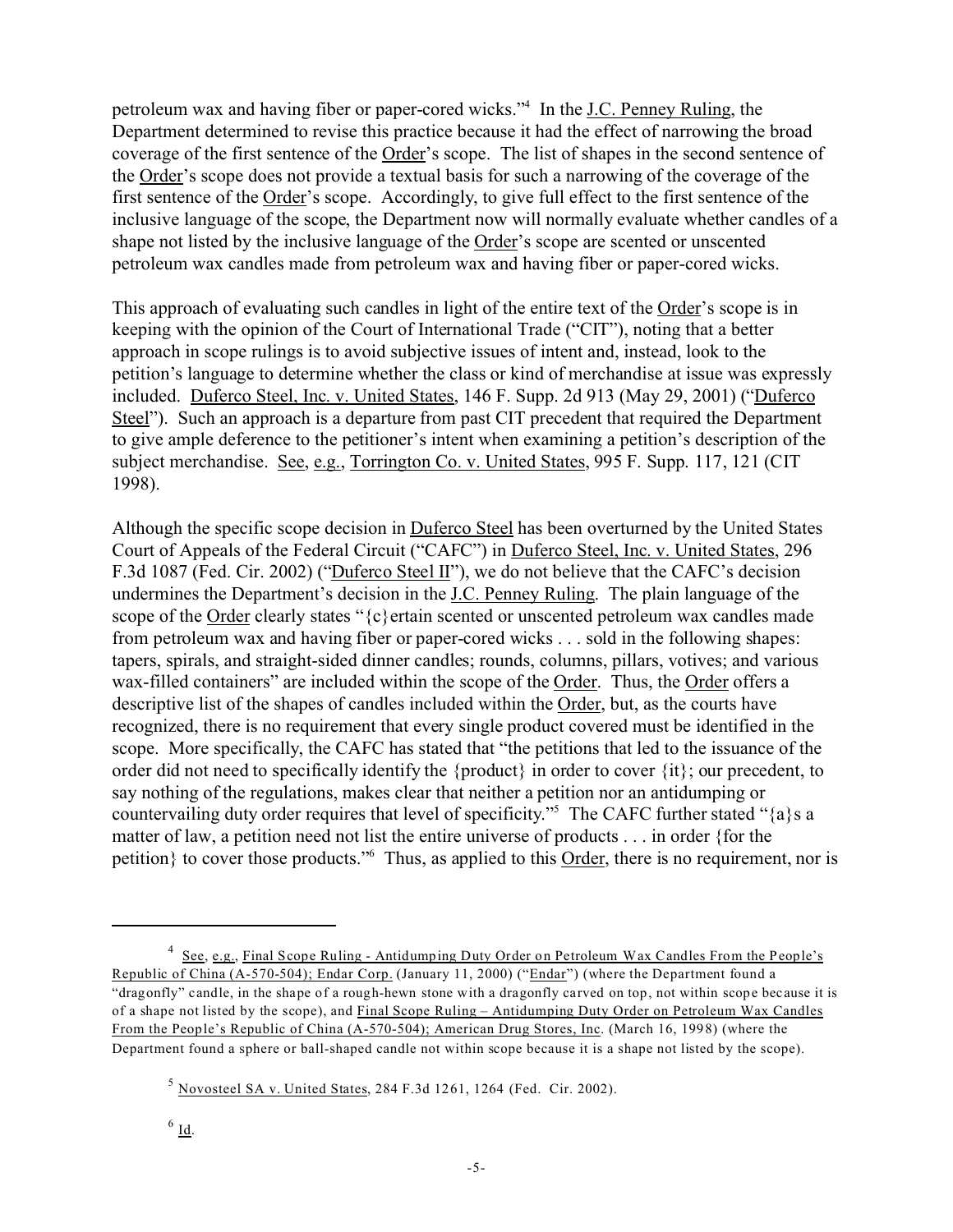it possible, for all the shapes of candles to be listed.<sup>7</sup> In fact, if the list were exhaustive, there would have been no need for the Department to determine whether any other candle that was not explicitly listed as a shape in the scope of the Order. However, the Department did render the novelty candle exception that offered a narrowly construed exception, leaving all other petroleum wax candles from the PRC covered by the Order.

If the Department determines that the candle is made from petroleum wax and has a fiber or paper-cored wick, but the candle possesses characteristics set out in the CBP Notice, it will not fall within the scope of the Order. In order for a candle to qualify for this exception, the characteristic which is claimed to render it a novelty candle (i.e., the shape of an identifiable object or a holiday-specific design) should be easily recognizable in order for the candle to merit not being included within the scope of the Order. Specifically, among other determining factors, the Department will examine whether the characteristic is identifiable from most angles and whether or not it is minimally decorative, e.g., small and/or singularly placed on the candle. If the identifiable object or holiday-specific design is not identifiable from most angles, or if the design or characteristic is minimally decorative, the Department may determine that the candle is included within the scope of the Order. See J.C. Penney Corp. Ruling; Final Scope Ruling – Antidumping Duty Order on Petroleum Wax Candles From the People's Republic of China (A-570-504); San Francisco Candle Co. (Feb. 12, 2001) ("SFCC"); and Endar. If a candle does not possess the characteristics set out in the July 1987 novelty candle exception, and it is a scented or unscented candle having fiber or paper-cored wick, the Department will determine that the candle is within the scope of the Order.

## **Analysis**

With respect to the instant request, we find that for the reasons outlined below, Kohl's candles are within the scope of Order. These candles are petroleum wax candles having what appears to be a fiber or paper-cored wick. Furthermore, they are not identifiable objects, nor do they contain any identifiable holiday-specific design which would qualify these candles for exclusion from the Order under the July 1987 novelty exception.

Kohl's claims that its candles are in the shape of an identifiable object ( *i.e.,* Easter eggs) and are uniquely associated with a specific holiday (*i.e.,* the Easter holiday), and therefore, its candles qualify for the novelty candle exception. Kohl's points to the fact that its candles are displayed with Easter holiday candles and decorations, sold and advertised only during the Easter holiday season, and intended to be used as a decoration for the home during the Easter holiday.

We disagree with the Kohl's argument that its candles are in the shape of identifiable objects, and that its candles are uniquely associated with the Easter holiday, and therefore, should not be included within the scope of the Order. Pursuant to the Department's change in practice, as described in the J.C. Penney Scope Ruling, if a candle is not in a shape specifically listed in the scope of the Order, it will not automatically be excluded from the scope of the Order. See J.C. Penney Scope Ruling. Instead, the Department will normally evaluate whether the candle is a

<sup>&</sup>lt;sup>7</sup> See Petroleum Wax Candles from China, USITC Pub. No. 3226 Investigation No. 731-TA-282 (Review) (August 1999) ("USITC Pub. No. 3226"), at 18 ("Candles come in a wide variety of shapes and sizes. Major U.S. candle manufacturers reportedly will offer 1,000 to 2,000 varieties of candles in their product lines.").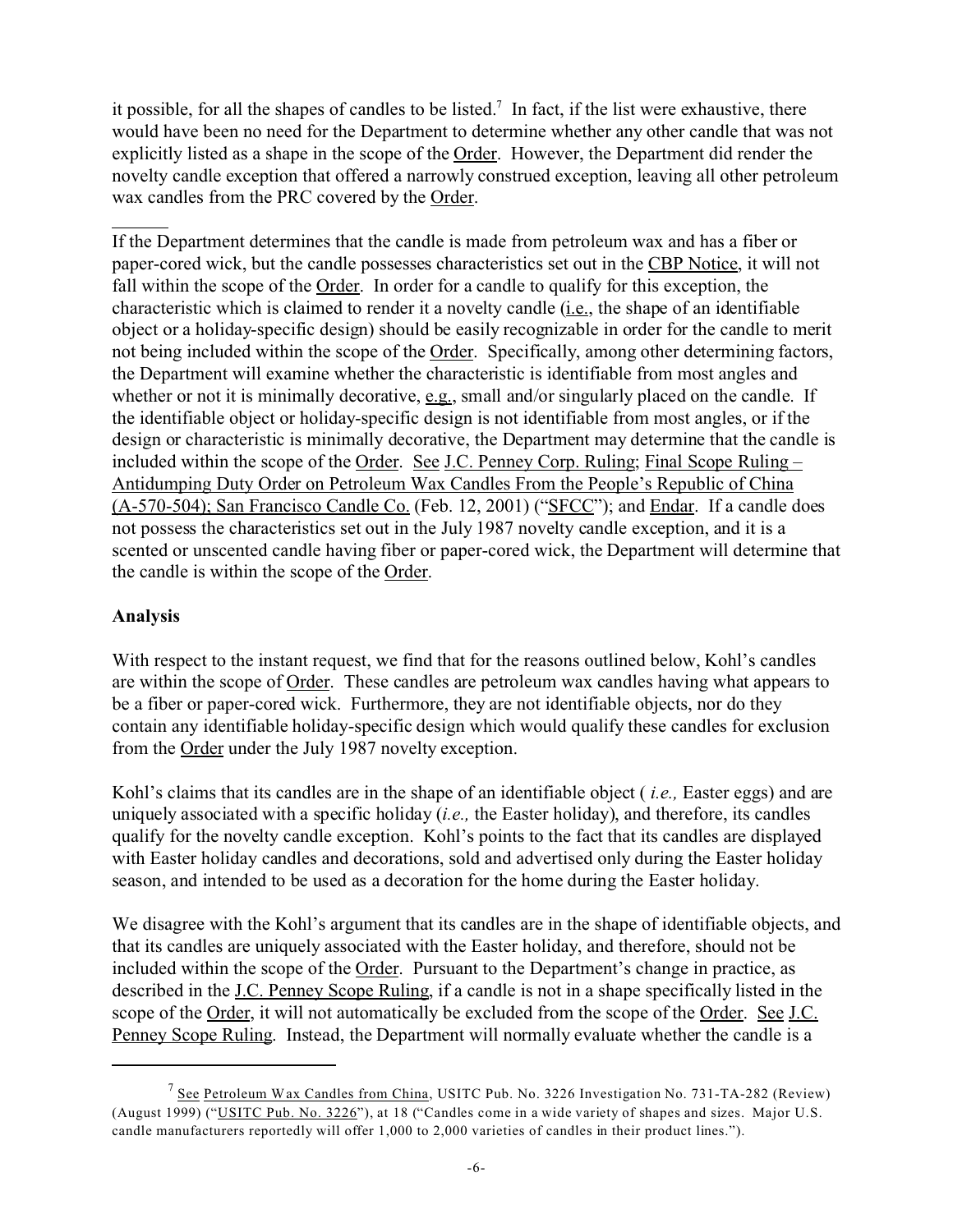scented or unscented petroleum wax candle made from petroleum wax and having a fiber or paper-cored wick. The Kohl's candles are petroleum wax candles with a wick.<sup>8</sup> Therefore, we must evaluate whether the characteristics of these candles bring them outside the scope of the Order pursuant to the novelty candle exception detailed in the CBP Notice and our interpretation set forth in the J.C. Penney Scope Ruling.

Based on the comments by Kohl's, we first examined whether these candles are in the shape of identifiable objects: Easter eggs. We find that these candles are in the shape of a round that gradually tapers to a point at the top, but all six candles contained in the ceramic basket have flat bottoms. Therefore, we disagree with Kohl's that these candles are recognizable as eggs when viewed from their sides and bottoms. We also examined whether the designs of these candles are exclusively associated with the Easter holiday. We find that, although the candles are painted in multiple colors with stripes, dots, zig zags and flowers, none of these colors or designs are exclusively associated with the Easter holiday. Moreover, there is no indication on the candles or the ceramic basket that these candles are specifically used for the Easter holiday. Thus, we disagree with Kohl's that these candles are uniquely associated with the Easter holiday. These findings are consistent with Final Scope Ruling: Antidumping Duty Order on Petroleum Wax Candles From the People's Republic of China (A-570-504); Abrim Enterprises, Inc. (January 19, 2005) (where the Department found that Abrim's "Easter Egg/Flower Basket" candles did not qualify for the novelty candle exclusion because these candles do not have the shape of an identifiable object or a holiday-specific design). *See also* September 1987 CIE.With respect to the Kohl's argument that these candles are displayed with Easter holiday candles and decorations, sold and advertised only during the Easter holiday season, and are intended to be used as home decoration during the Easter holiday, under the Department's new practice, the Department focuses only on whether the candles at issue are in the form of identifiable objects or whether the candles can be exclusively associated with a specific holiday. The Department does not consider the manner in which the candles were sold or their intended use.

As discussed above, we find that the Kohl's candles are not in the shape of any recognizable object. Moreover, we find that these candles are not exclusively associated with the Easter holiday or any other specific holiday. Therefore, the Kohl's "Easter Egg" candles are included within the scope of the Order.

<sup>8</sup> Kohl's did not specify what type of wick is used in its "Easter egg candles."